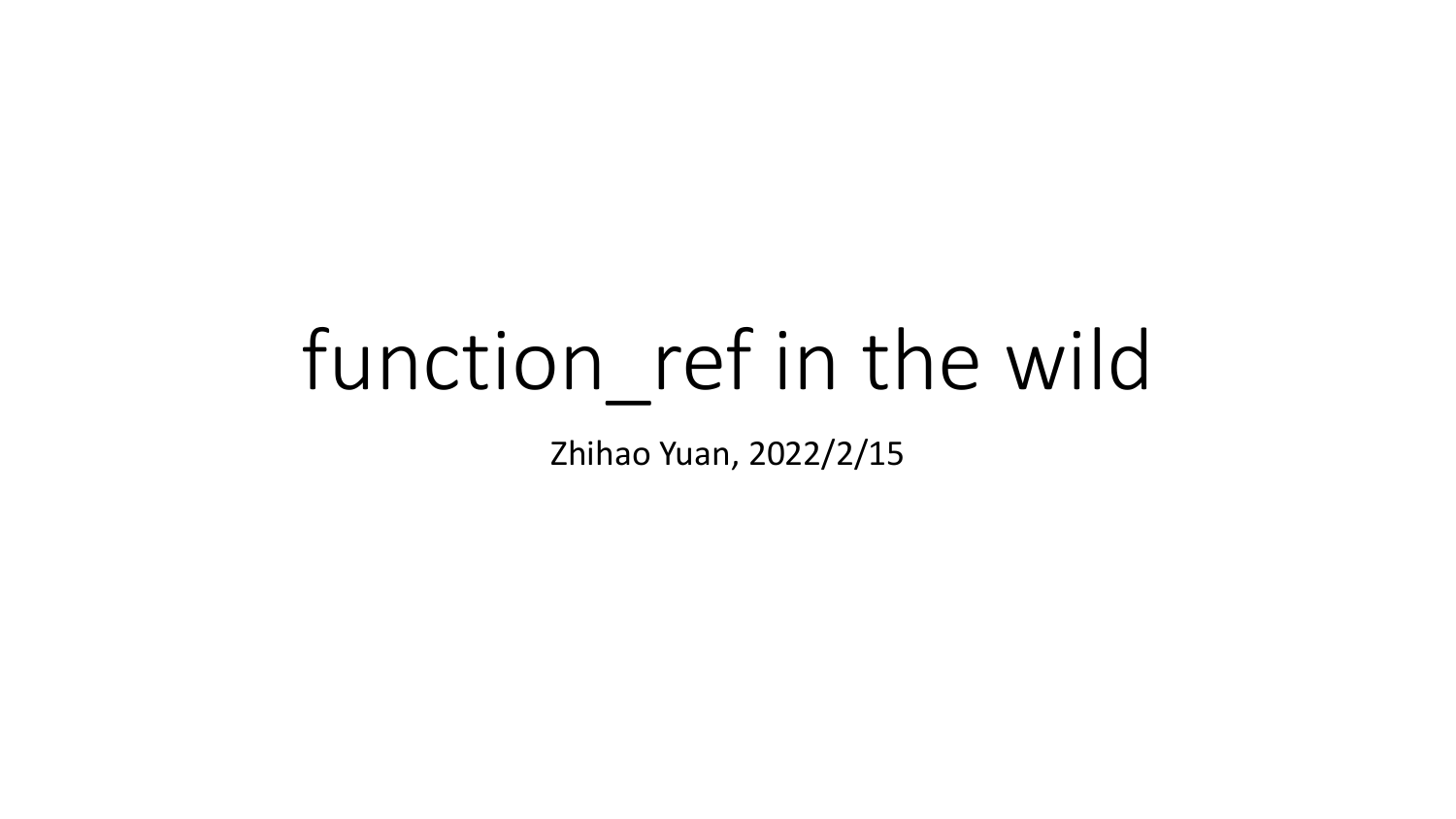#### Recall a typical use case for function ref

auto retry(function\_ref<payload()> action) -> payload;

 $auto$  result = retry(download);

…

a function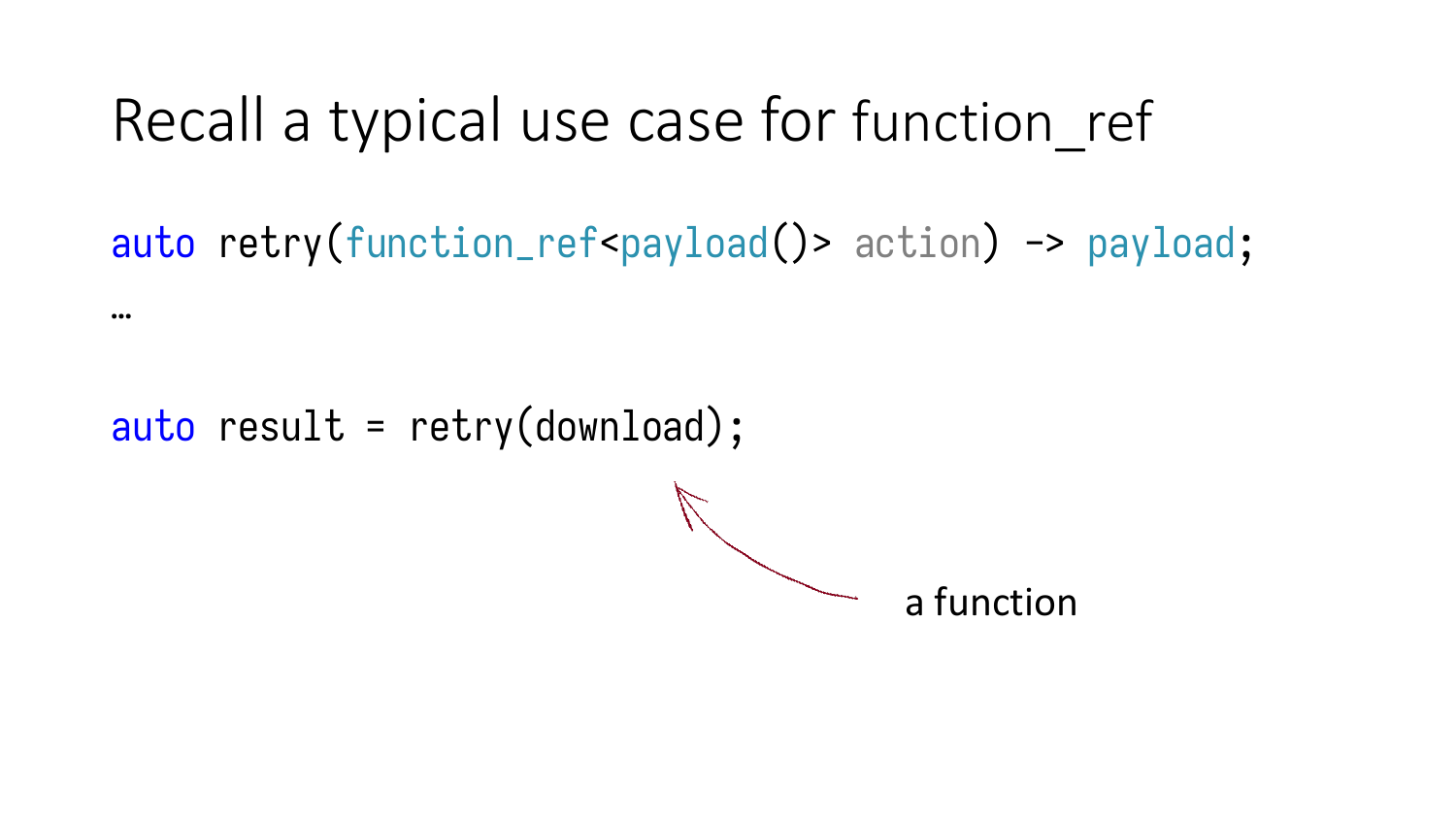#### Still a parameter

…

#### auto retry(retry\_options opt) -> payload;

#### auto result = retry( $\{.\,action = download,\,$  $. step\_back = 1.5s$ });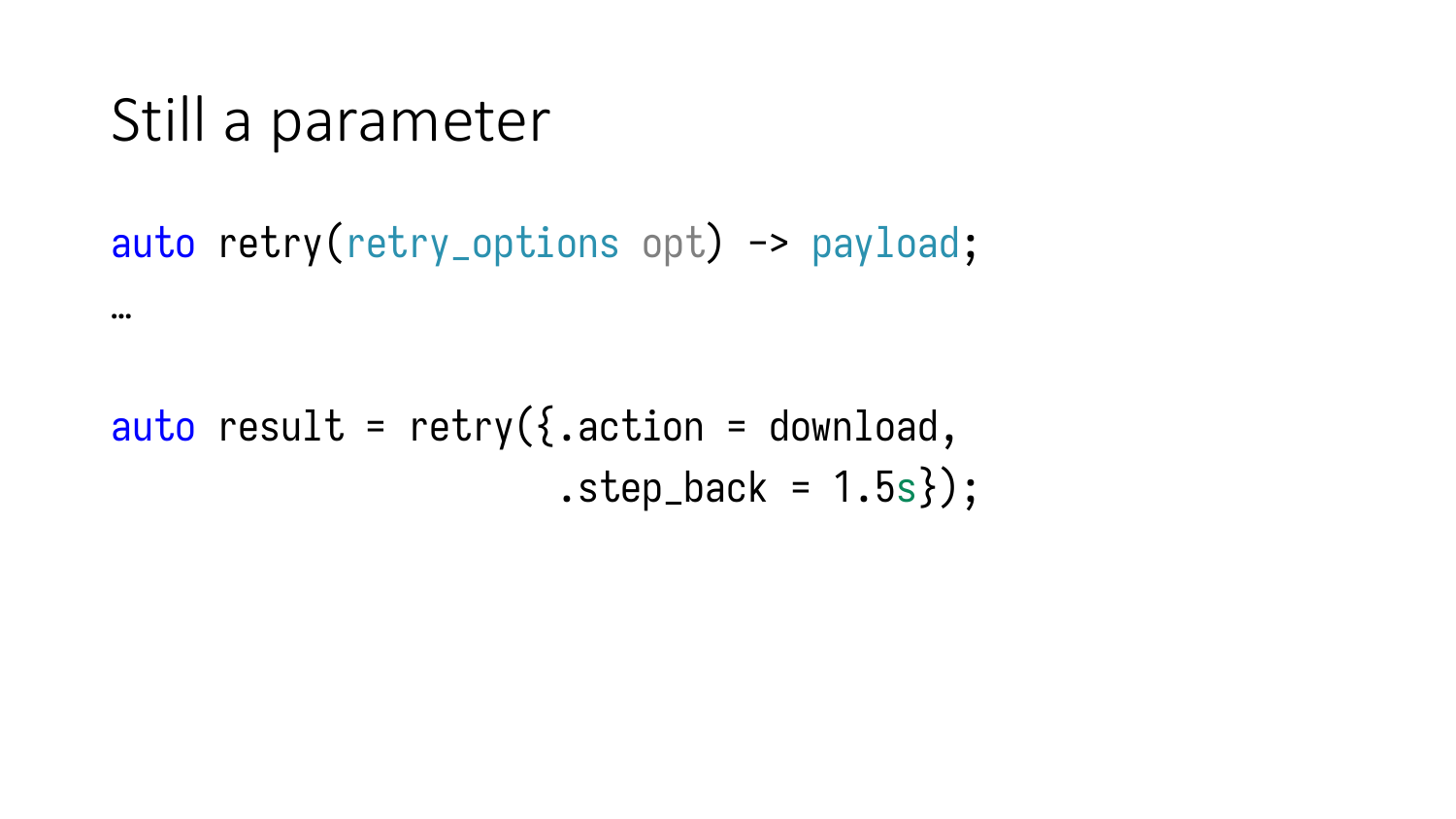#### More preparation

…

```
auto retry(retry_options opt) -> payload;
```

```
auto opt = default\_strategy();
opt.action = download;
auto result = \text{return } (opt);
```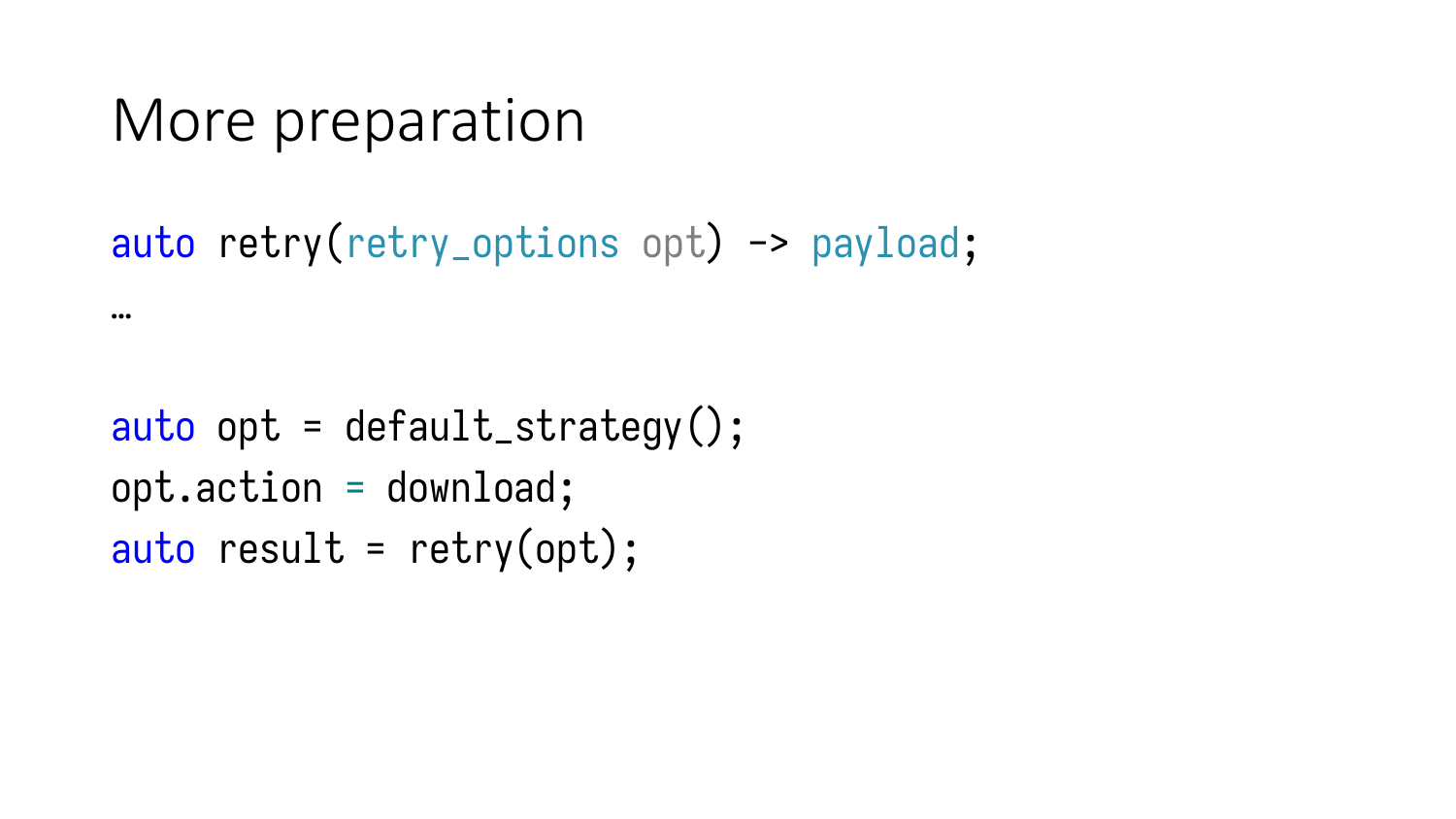## Is this legal?

…

#### auto retry(retry\_options opt) -> payload;

```
auto opt = default\_strategy();
opt. action = \&download;
auto result = \text{return } (opt);
```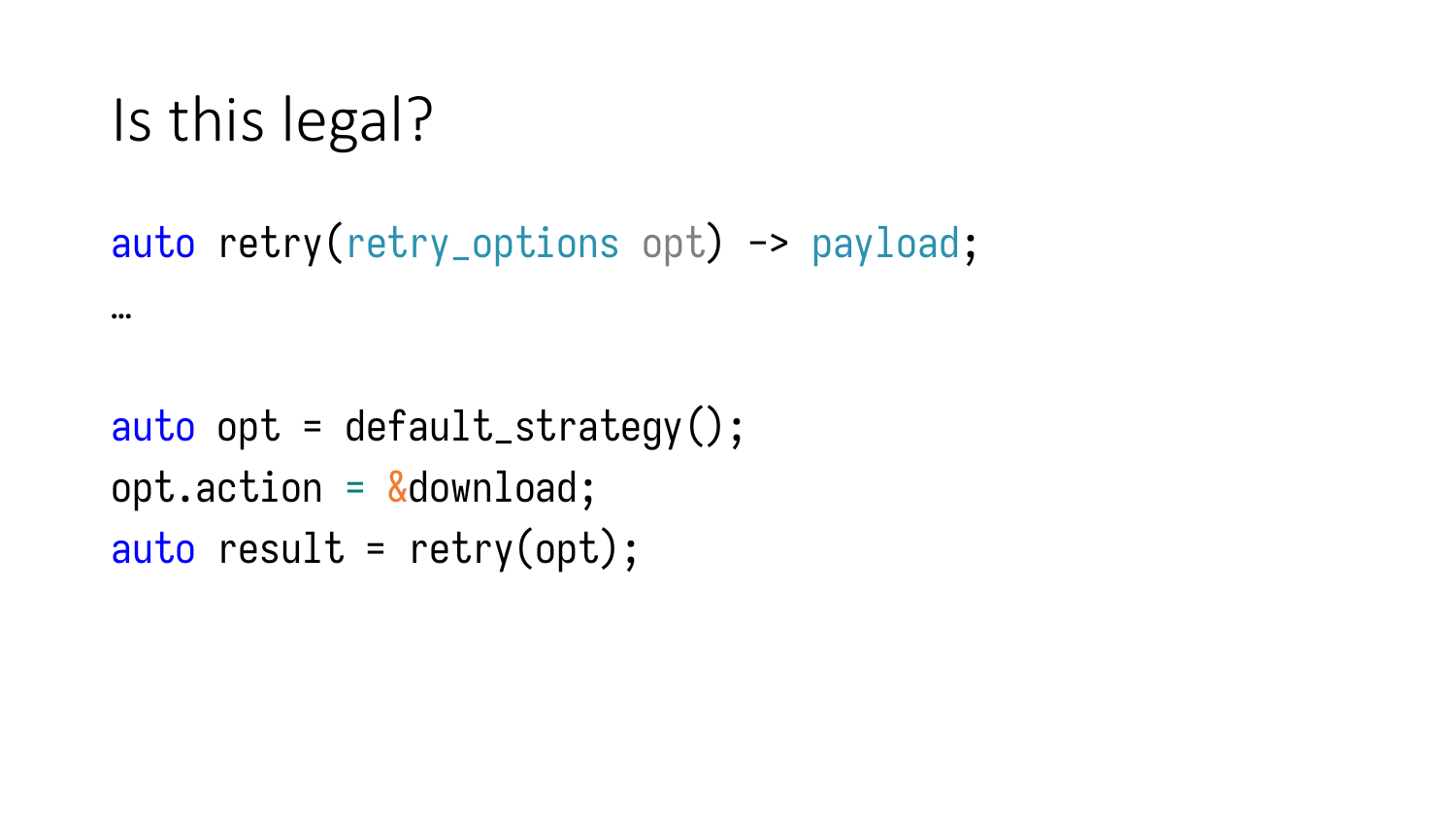## Creating a dangling pointer to a function ptr

```
template<class F>
function_ref(F &&f) noexcept
     : obj_{-} \left(\frac{1}{2}x\right) some cast x addressof(f))
```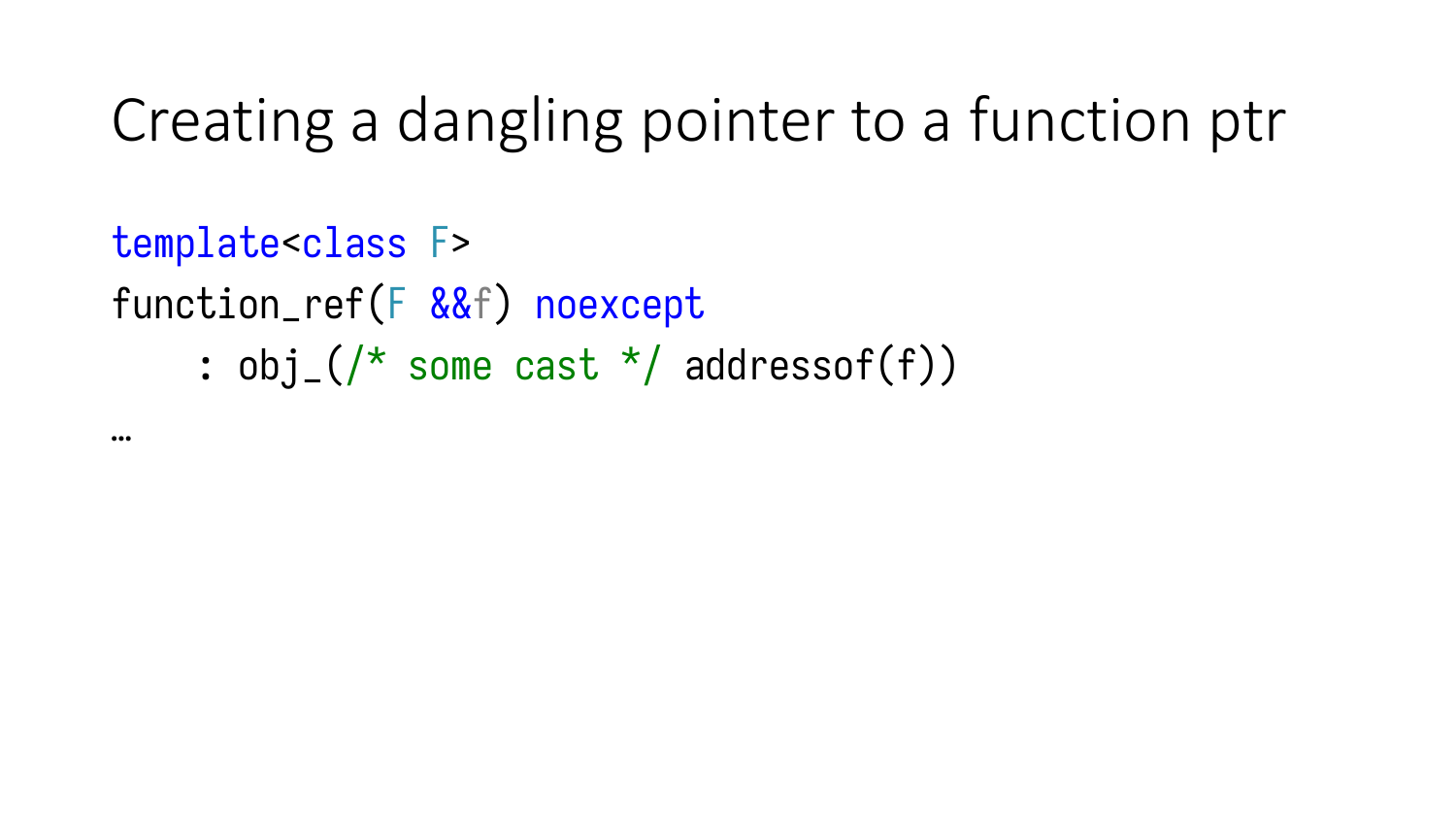#### Back to the example

…

auto retry(retry\_options opt) -> payload;

```
auto opt = default_strategy();opt.action = &download;
auto result = \text{return } (opt);
```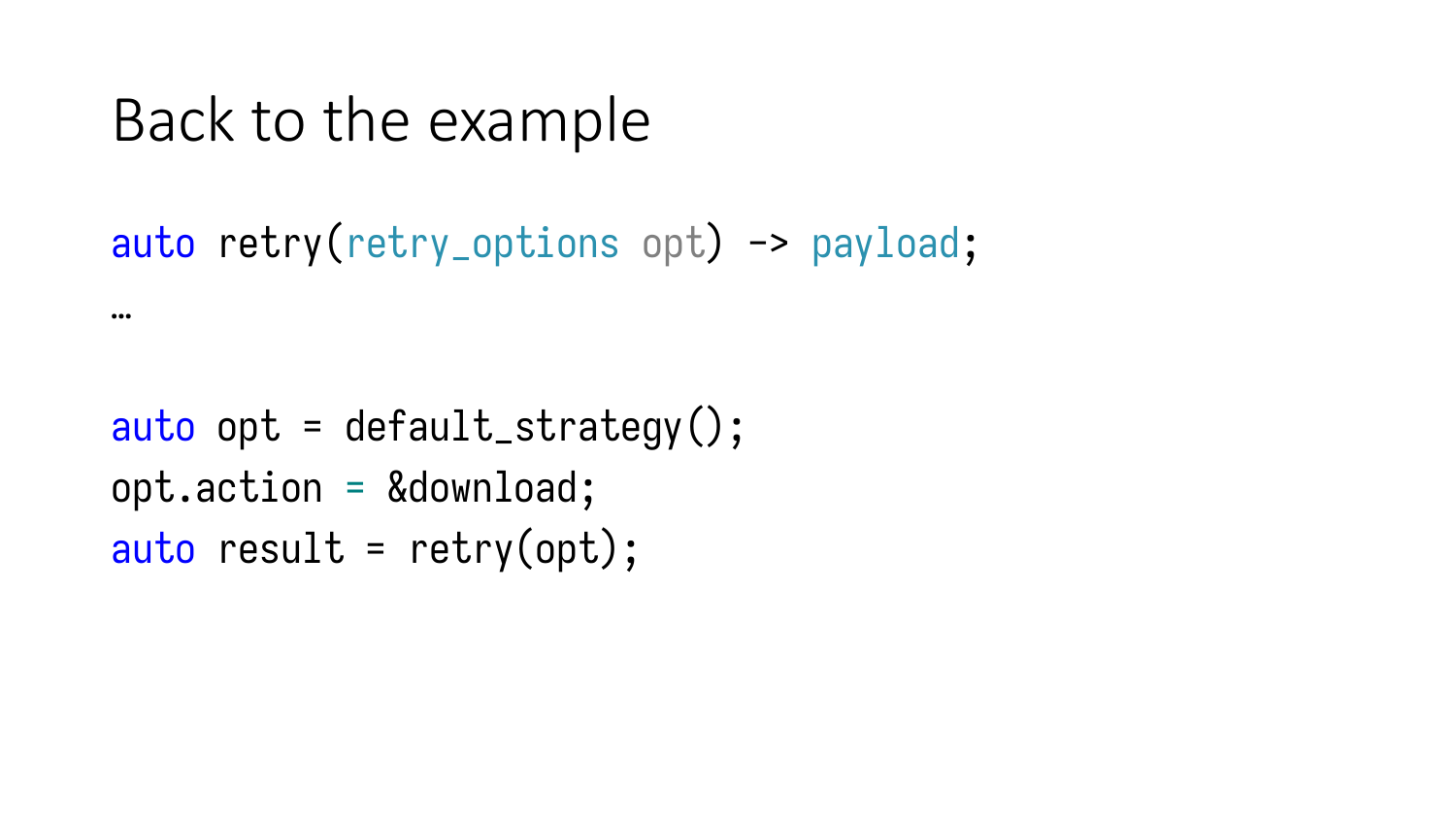## If that behaves undefined…

…

auto retry(retry\_options opt) -> payload;

```
auto opt = default_strategy();opt.action = ssh.get_download_callback();
auto result = retry(opt);
```
returns a function pointer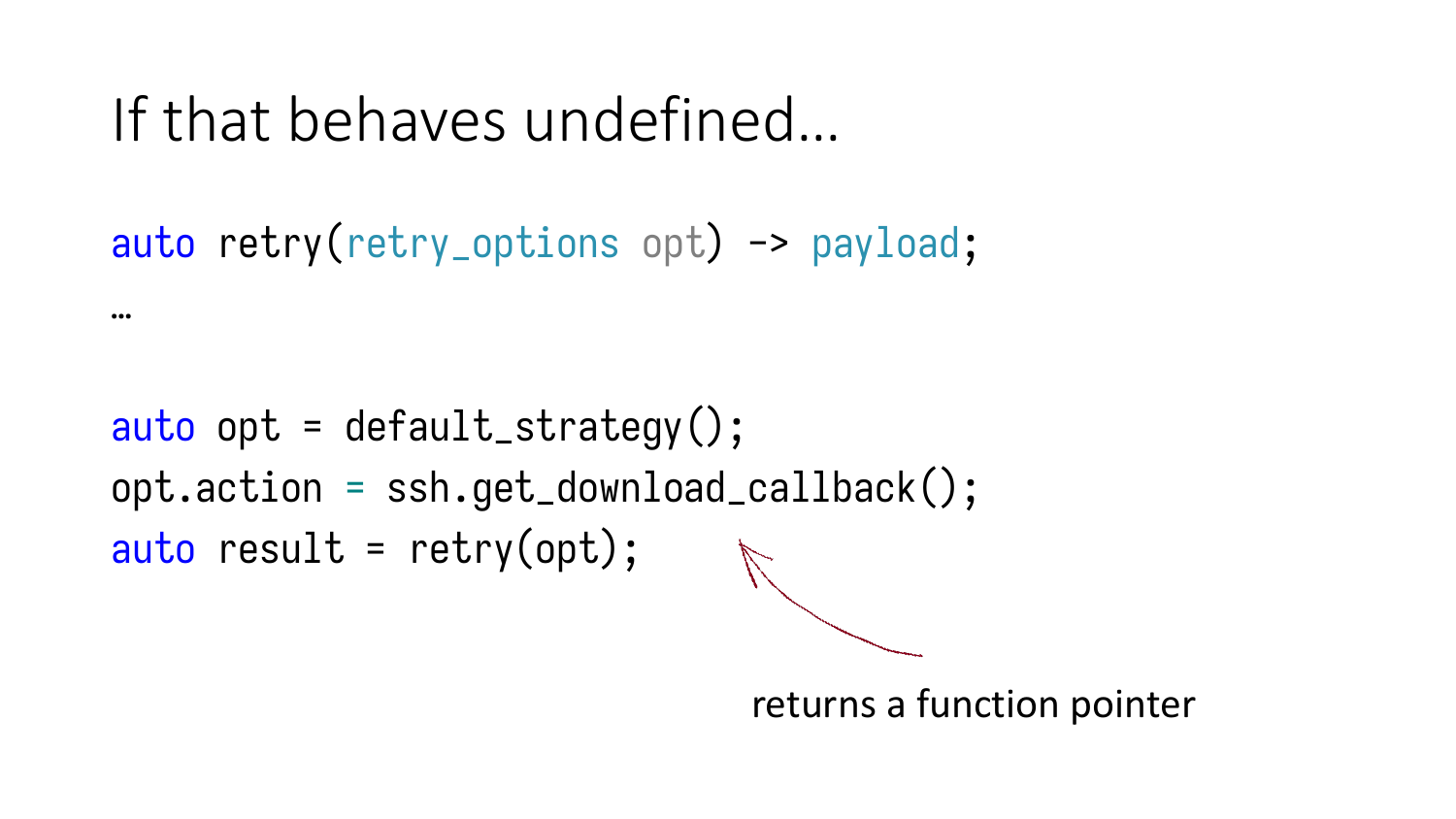#### If that behaves undefined…

• Instead of writing

opt.action = ssh.get\_download\_callback();

• You will have to write

 $opt.$  action =  $\star$ ssh.get\_download\_callback();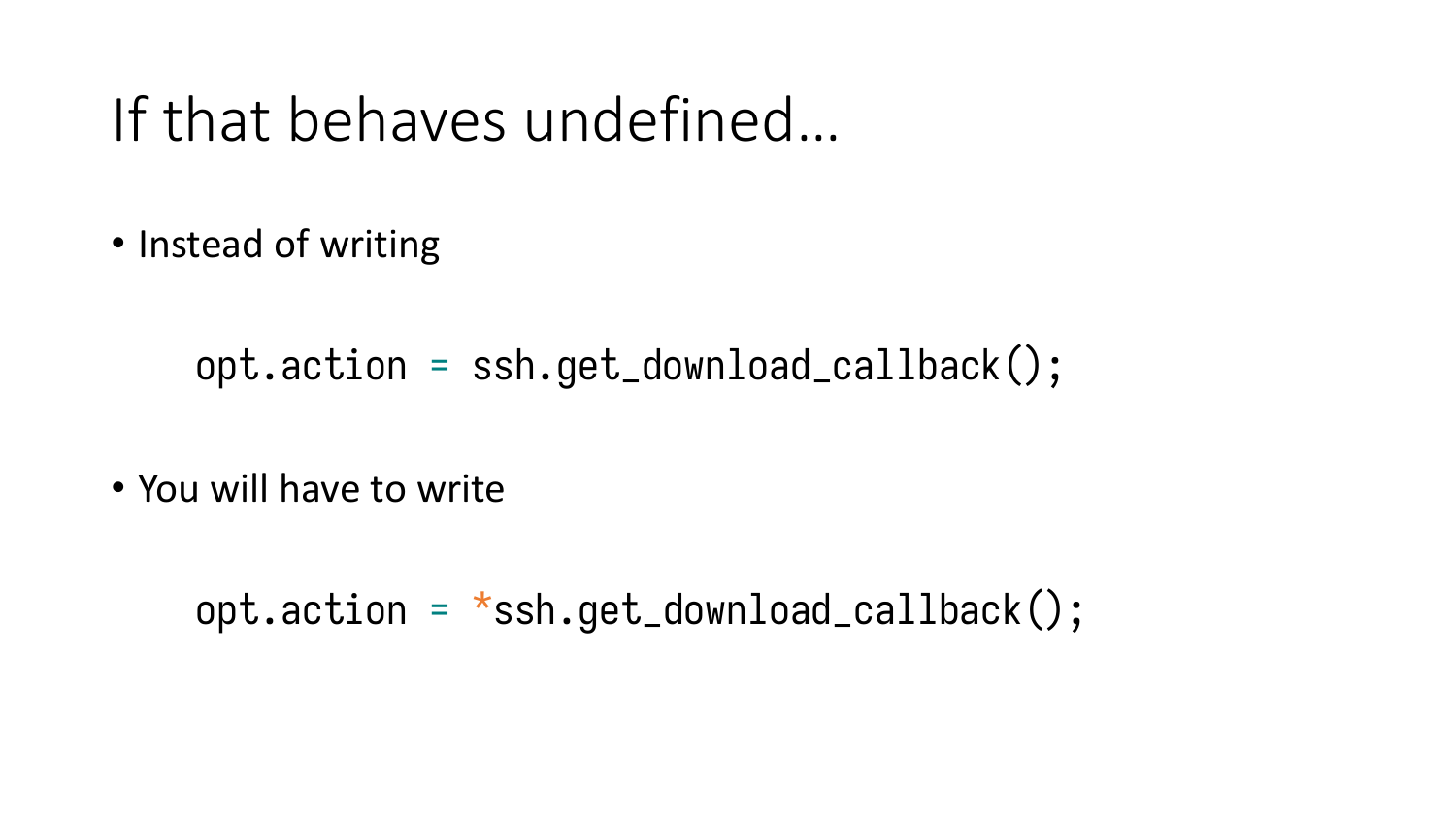#### function\_ref implementations

• llvm::function ref | tl::function\_ref • folly::FunctionRef • gdb::function\_view • type\_safe::function\_ref • absl::function\_ref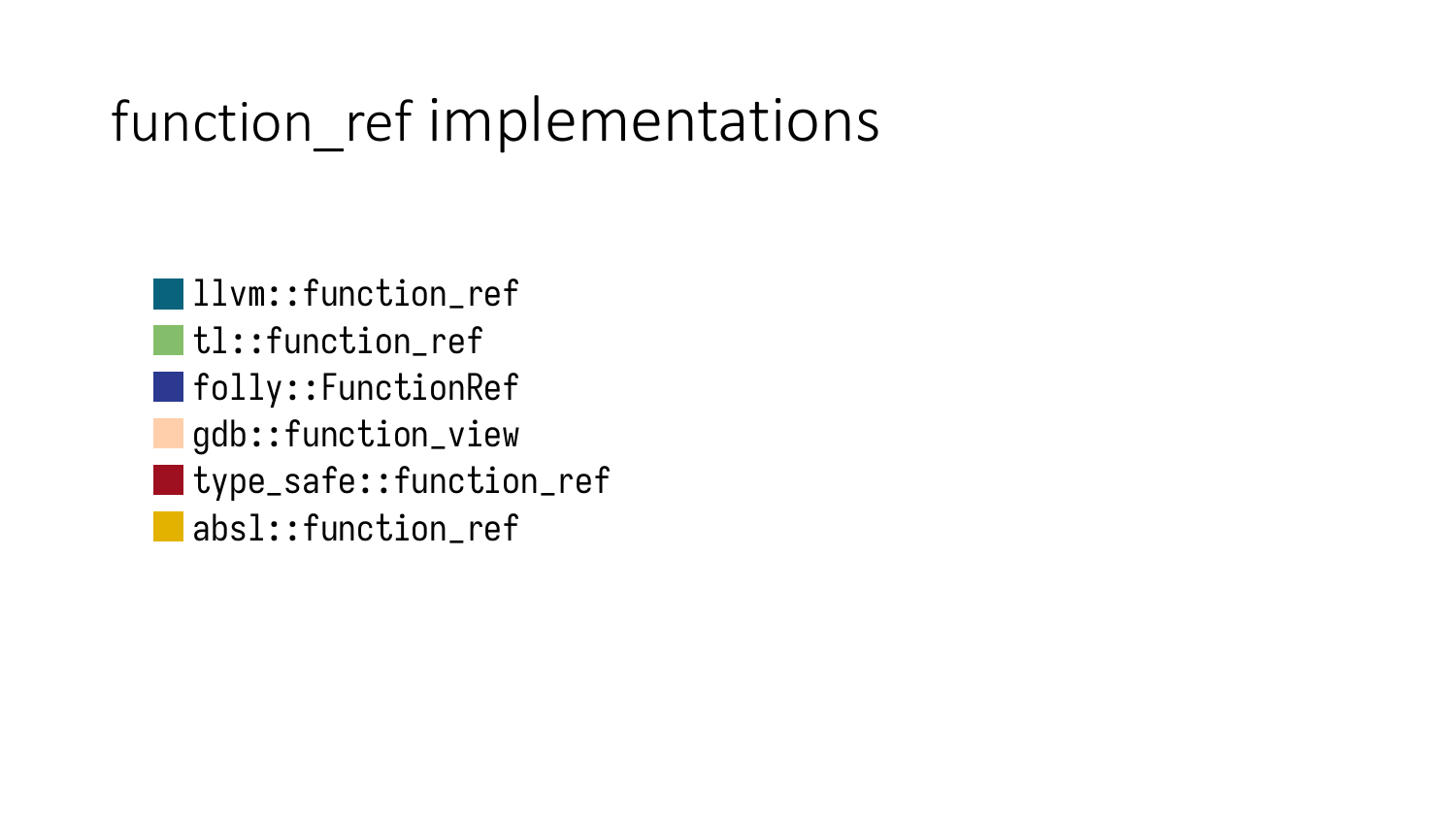Behavior A.1: Stores a function pointer if initialized from a function, stores a pointer to function pointer if initialized from a function pointer



#### **llym::function ref** tl::function\_ref

opt.action = download; // ok opt.action =  $fp$ ; // UB

> Behavior A.2: Stores a function pointer if **Behavior A.2: Stores a function** pointer if initialized from a function or a function pointer

opt.action = download; // ok opt.action =  $fp$ ; // ok



**folly::FunctionRef** gdb::function\_view **type\_safe::function\_ref**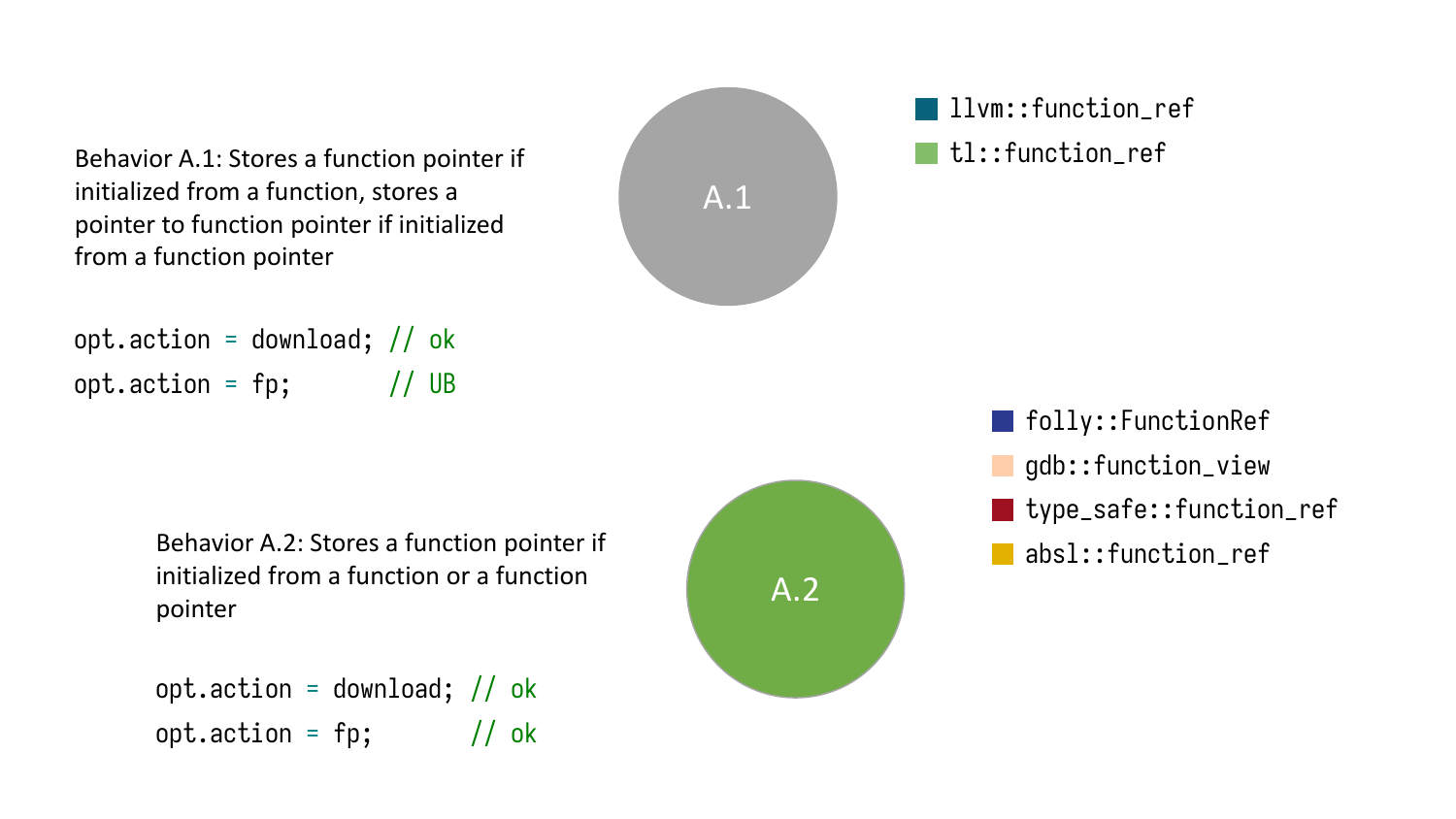reference\_wrapper takes addressof its argument, function\_ref should also take addressof its argument "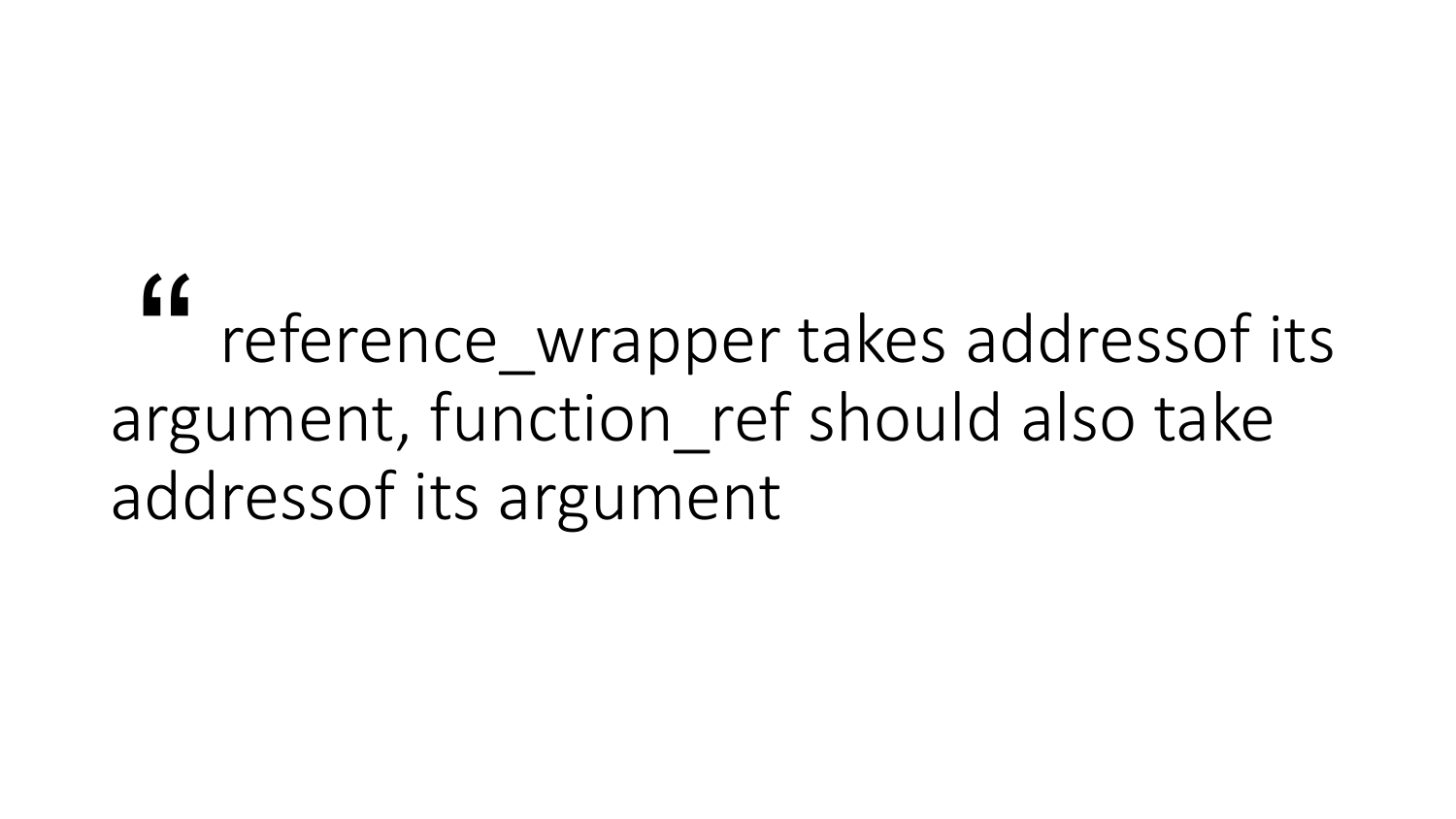#### reference wrapper  $-$  is not "one" type

int  $f()$ ; reference\_wrapper<int()>  $r = f$ ;

auto  $fp = f$ ; reference\_wrapper<int  $(*)()$ > r = fp;

reference\_wrapper<int()>  $r = fp$ ; // nope reference\_wrapper<int  $(*)()$ > r = f; // nope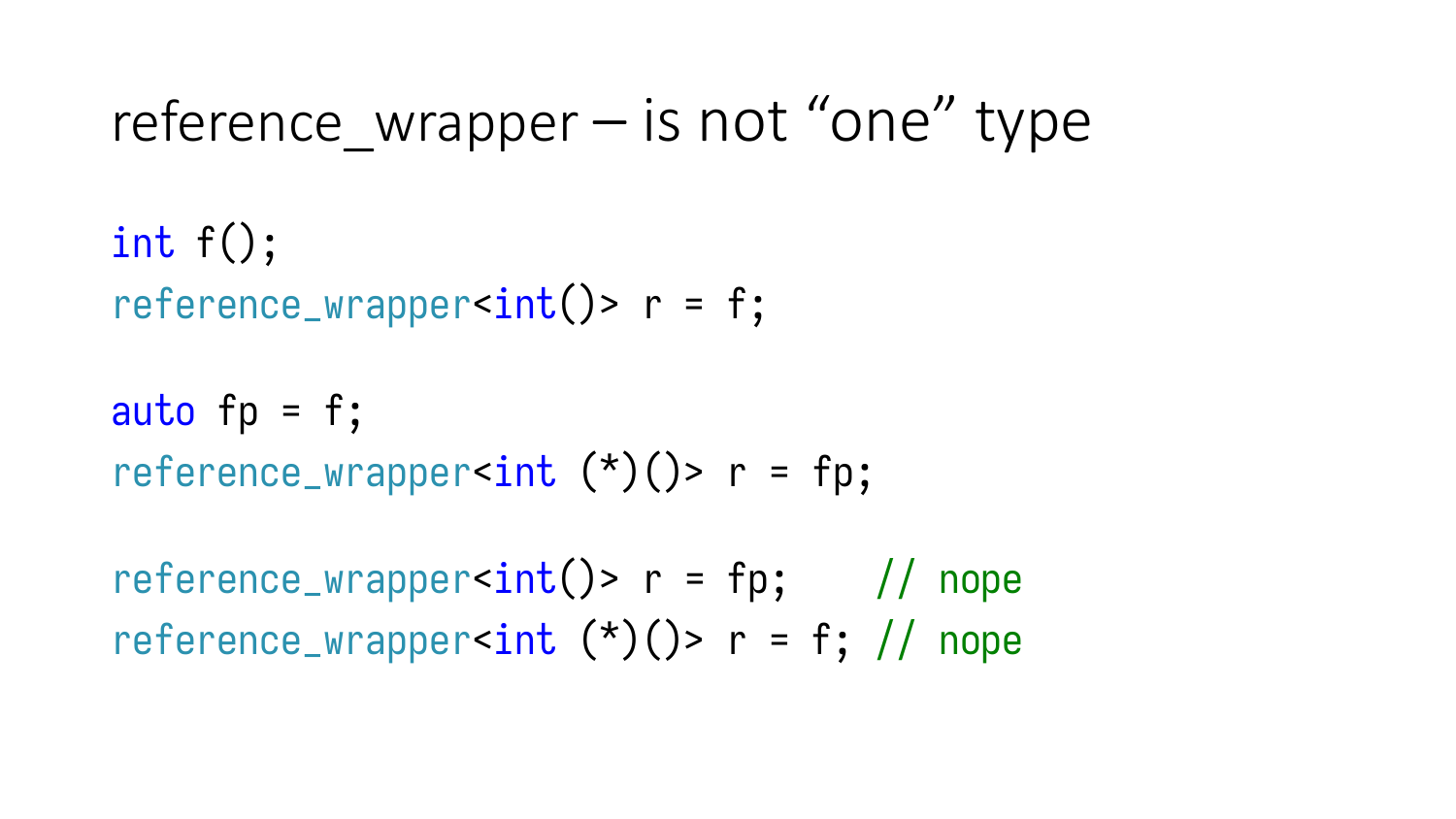### function ref in question is "one" type

```
int f();
function\_ref<int()> fr = f;
```

```
auto fp = f;
function_ref<int()> fr = fp;
```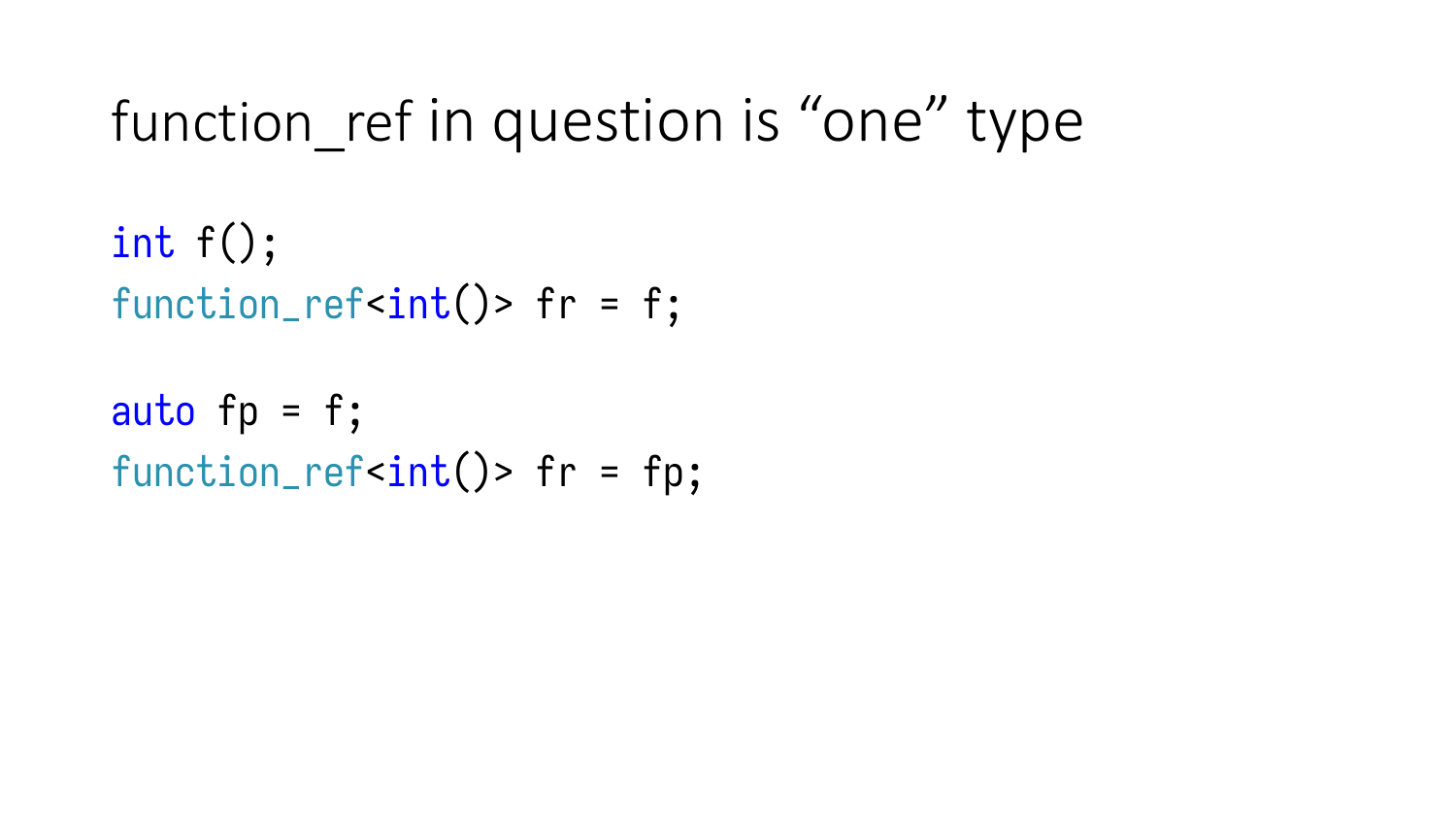## Proposal

Eliminate the difference between initializing function\_ref from a function and initializing function\_ref from a function pointer.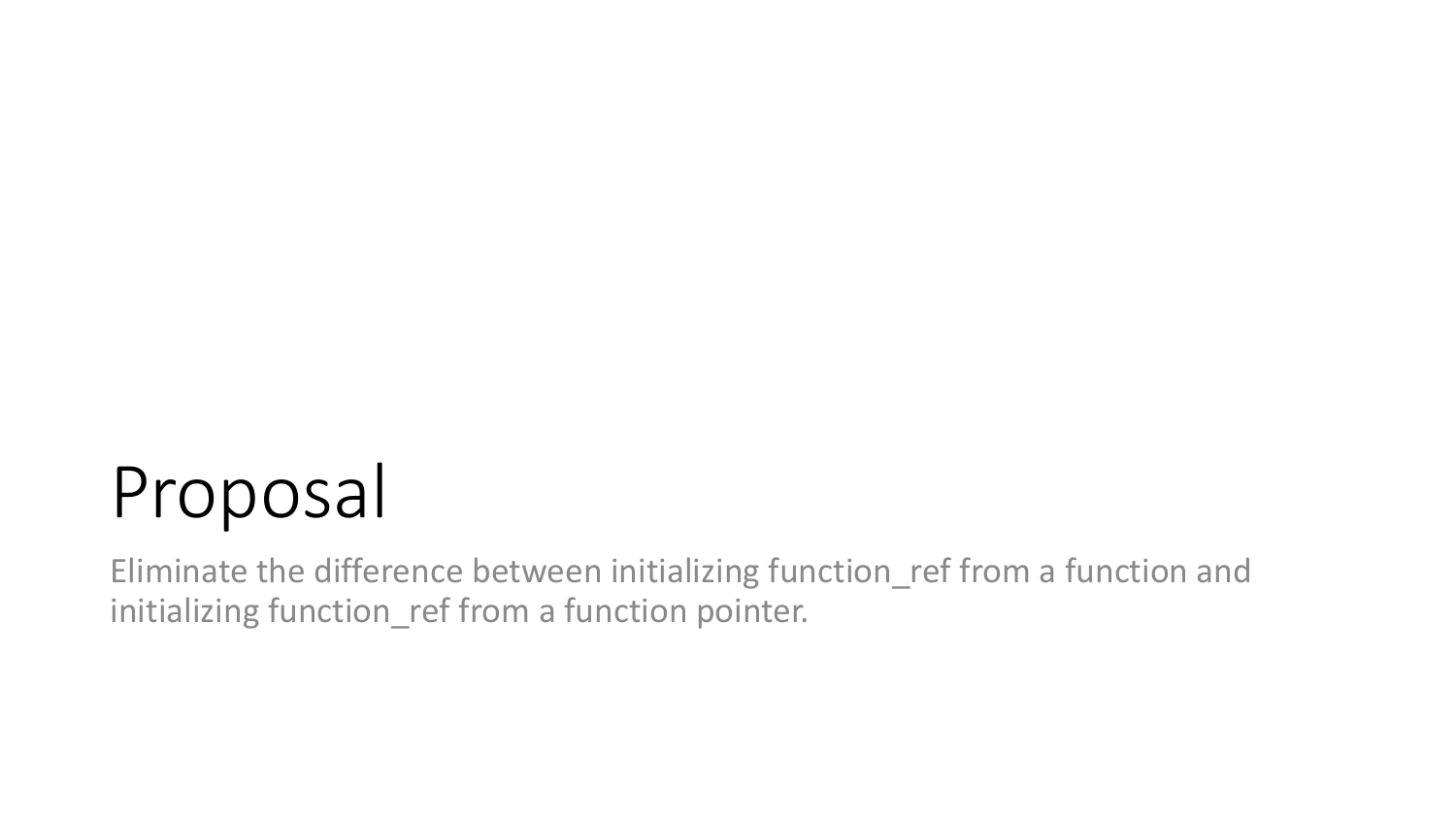#### A related question

• What happens when initialized from pointer-to-members?

function\_ref<void(Ssh&)> cmd = &Ssh::connect;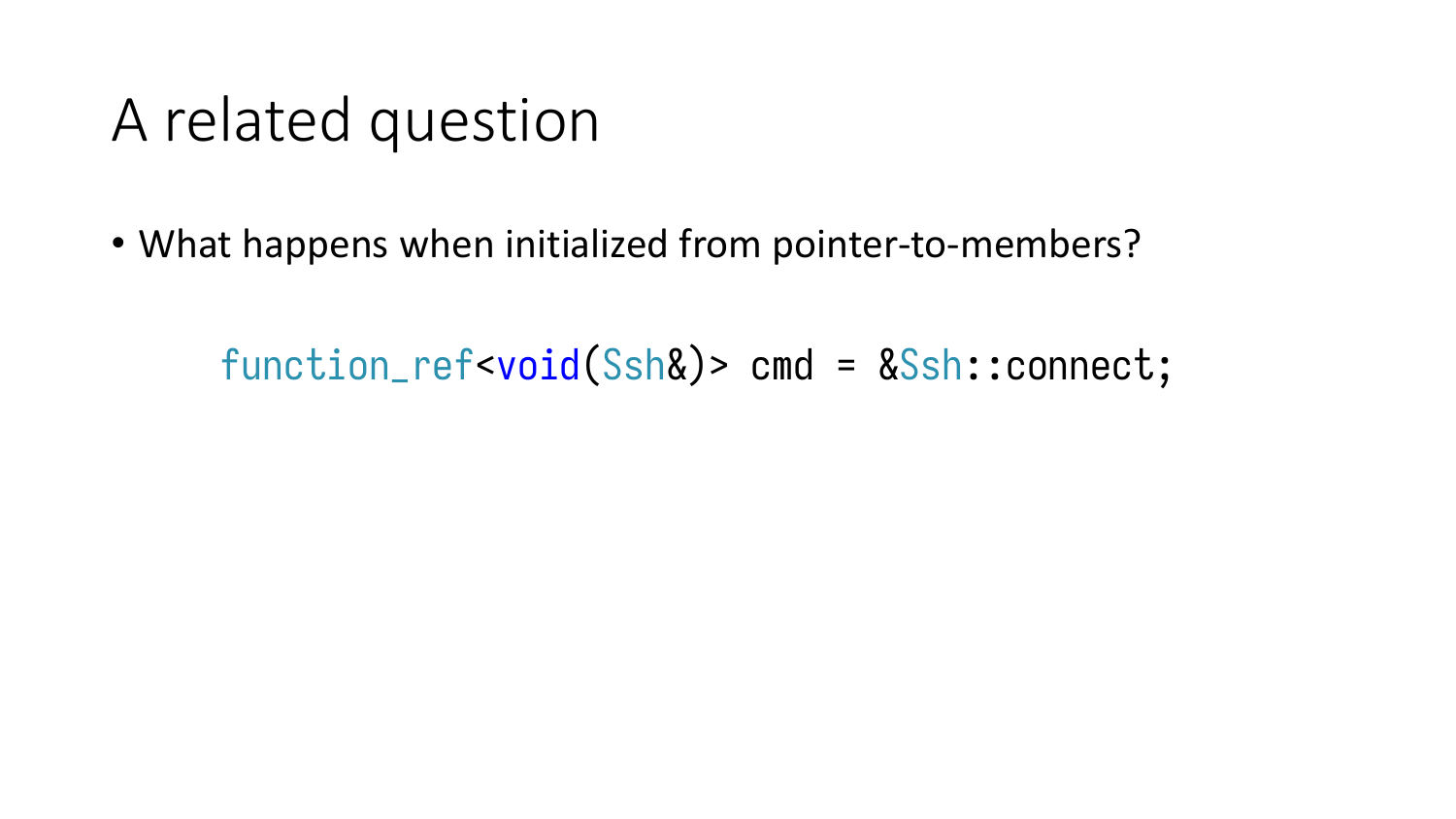Behavior B.1: Stores a pointer to pointerto-member if initialized from a pointer-



lib.send\_cmd(&Ssh::connect); // ok function\_ref<void(Ssh&)> cmd = &Ssh::connect; // UB

> Behavior B.2: Only supports callable entities with function call expression



B.2 | **Ilvm::function\_ref** gdb::function\_view **type\_safe::function\_ref** 

lib.send\_cmd(&Ssh::connect); // ill-formed function\_ref<void(Ssh&)> cmd = &Ssh::connect; // ill-formed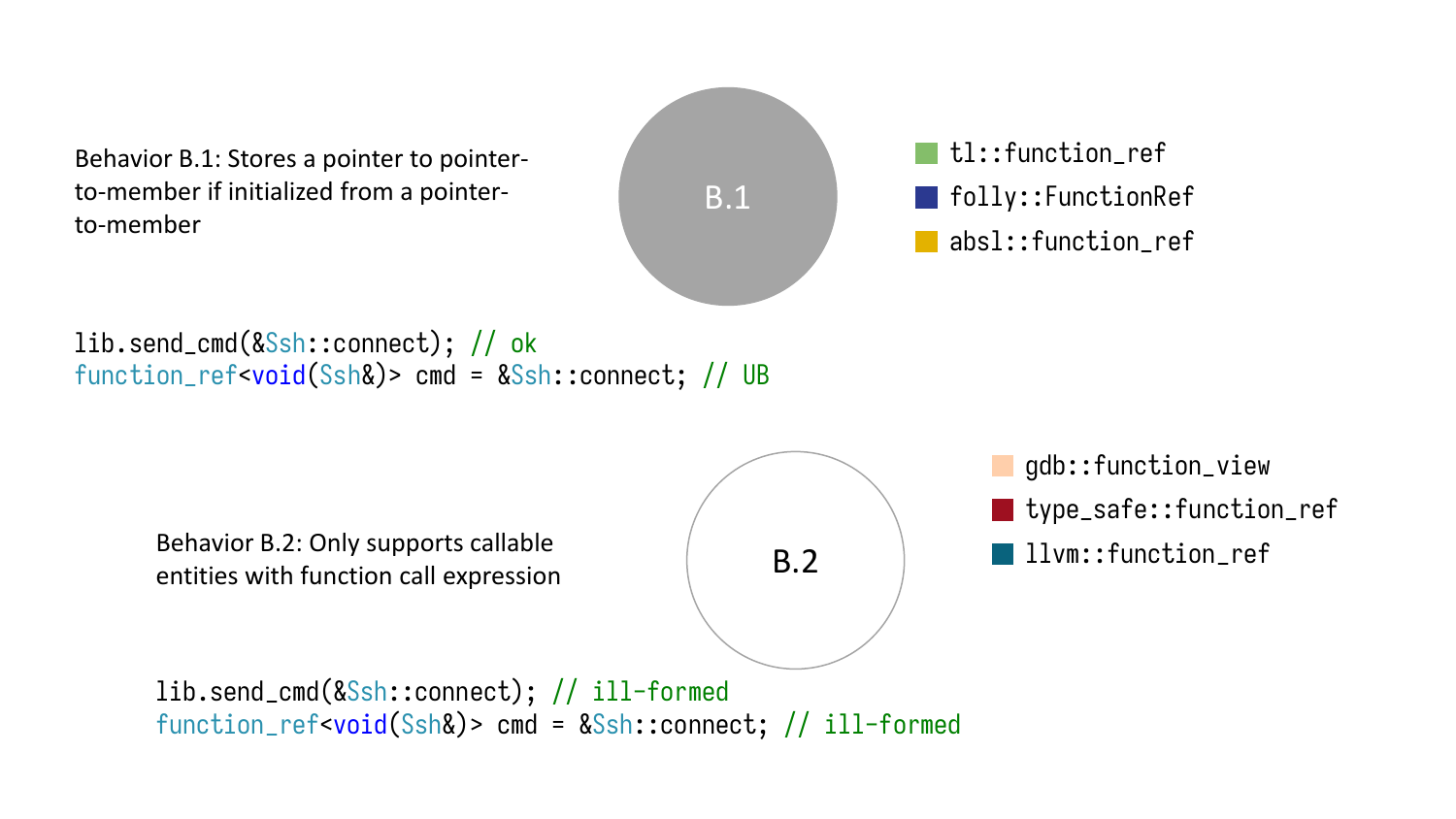## Arguments for ill-formed

- std::mem\_fn is there
- Does not have to use invoke\_r, better debug codegen
- P2472R1, P2511:

function\_ref<void(Ssh&)> cmd = nontype<&Ssh::connect>;

• Will not dangle